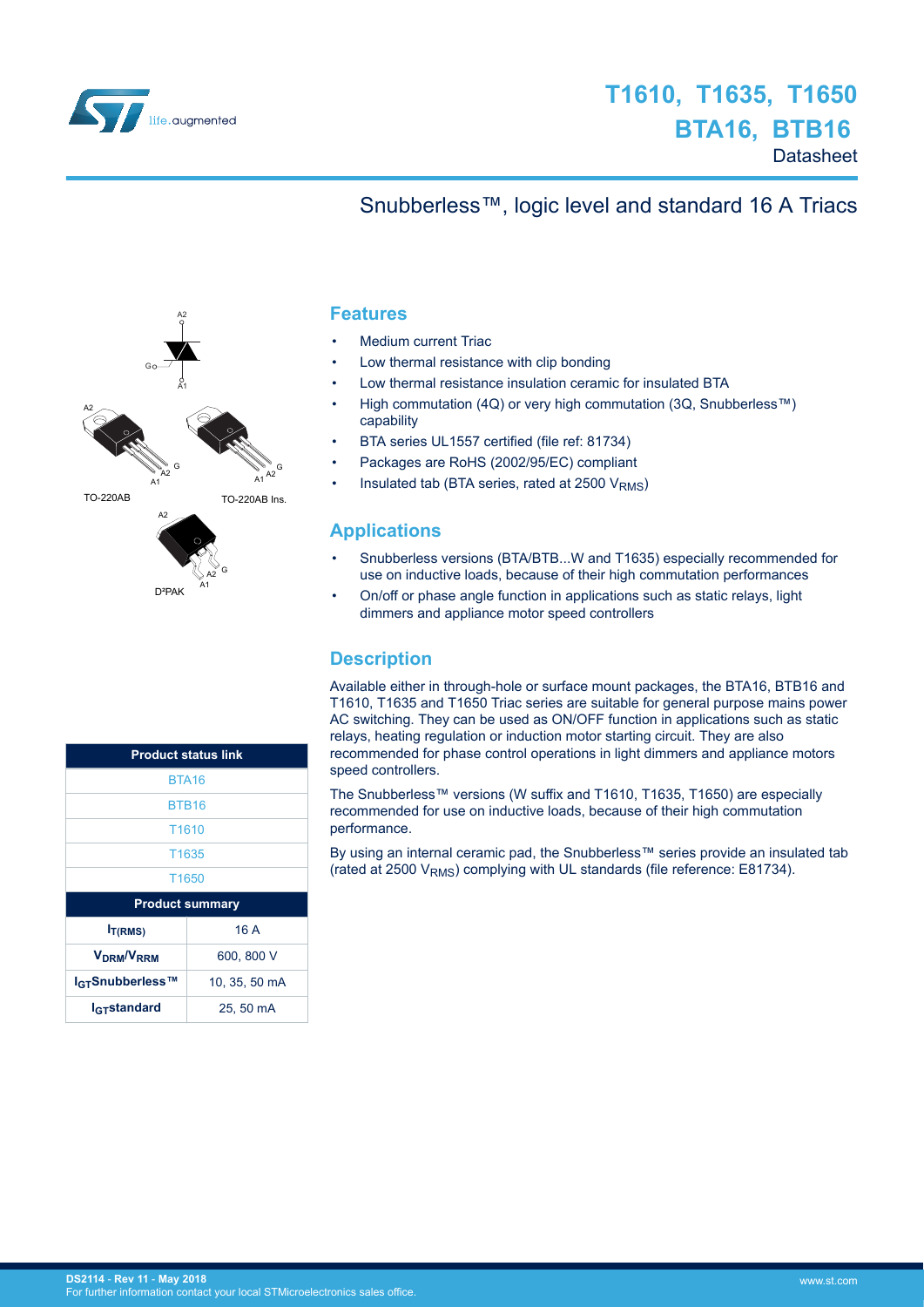

## **1 Characteristics**

| <b>Symbol</b>                      | <b>Parameters</b>                                                                       | <b>Value</b>                                 | <b>Unit</b>     |                      |                |
|------------------------------------|-----------------------------------------------------------------------------------------|----------------------------------------------|-----------------|----------------------|----------------|
|                                    |                                                                                         | TO-220AB, $D^2PAK$   T <sub>c</sub> = 100 °C |                 |                      |                |
| I <sub>T(RMS)</sub>                | RMS on-state current (full sine wave)                                                   | TO-220AB Ins.                                | $T_c = 86 °C$   | 16                   | $\overline{A}$ |
|                                    | Non repetitive surge peak on-state current (full cycle,                                 | $F = 50$ Hz                                  | $t_0$ = 20 ms   | 160                  | A              |
| $I_{TSM}$                          | $T_i$ initial = 25 °C)                                                                  | $F = 60$ Hz                                  | $t_n$ = 16.7 ms | 168                  |                |
| 1 <sup>2</sup> t                   | $12t$ value for fusing                                                                  | $t_0$ = 10 ms                                |                 |                      |                |
| dl/dt                              | Critical rate of rise of on-state current<br>$I_G = 2 \times I_{GT}$ , $t_r \le 100$ ns | $F = 120$ Hz                                 | $T_i = 125 °C$  | 50                   | $A/\mu s$      |
| V <sub>DSM</sub> /V <sub>RSM</sub> | Non repetitive surge peak off-state voltage                                             | $t_{p}$ = 10 ms                              | $T_i = 25 °C$   | $VDRM/VRRM$ +<br>100 | $\vee$         |
| $I_{GM}$                           | Peak gate current                                                                       | $T_i = 125 °C$                               | 4               | $\overline{A}$       |                |
| $P_{G(AV)}$                        | Average gate power dissipation                                                          | $\mathbf{1}$                                 | W               |                      |                |
| $T_{\text{stg}}$                   | Storage junction temperature range                                                      | $-40$ to $+150$                              | $^{\circ}$ C    |                      |                |
| T <sub>i</sub>                     | Operating junction temperature range                                                    | $-40$ to $+125$                              | $^{\circ}C$     |                      |                |

#### **Table 1. Absolute maximum ratings**

#### **Table 2. Static electrical characteristics**

| <b>Symbol</b>            | <b>Test conditions</b>            | T <sub>i</sub> |      | <b>Value</b>  | <b>Unit</b> |
|--------------------------|-----------------------------------|----------------|------|---------------|-------------|
| $V_T^{(1)}$              | $I_{TM}$ = 22.5 A, $t_p$ = 380 µs | $25^{\circ}$ C | Max. | 1.55          | V           |
| $V_{TO}^{(1)}$           | threshold on-state voltage        | 125 °C         | Max. | 0.85          | V           |
| $R_{D}^{(1)}$            | Dynamic resistance                | 125 °C         | Max. | 25            | $m\Omega$   |
| <b>IDRM</b> / <b>RRM</b> | $V_{DRM}$ = $V_{RRM}$             | 25 °C          | Max. | 5             | μA          |
|                          |                                   | 125 °C         |      | $\mathcal{P}$ | mA          |

*1. For both polarities of A2 referenced to A1*

### **Table 3. Electrical characteristics (Tj = 25 °C, unless otherwise specified) - standard (4 quadrants)**

| <b>Symbol</b>   | <b>Parameters</b>                                                    | Quadrant       |      | <b>BTA16</b><br><b>BTB16</b> |     | <b>Unit</b> |
|-----------------|----------------------------------------------------------------------|----------------|------|------------------------------|-----|-------------|
|                 |                                                                      |                |      | $\mathbf{C}$                 | B   |             |
| $IGT^{(1)}$     |                                                                      | $1 - 11 - 111$ | Max. | 25                           | 50  | mA          |
|                 | $V_D$ = 12 V, R <sub>L</sub> = 33 $\Omega$                           | IV             |      | 50                           | 100 |             |
| V <sub>GT</sub> |                                                                      | All            | Max. | 1.3                          |     | $\vee$      |
| $V_{GD}$        | $V_D$ = $V_{DRM}$ , R <sub>L</sub> = 3.3 kΩ, T <sub>j</sub> = 125 °C | All            | Min. | 0.2                          |     | $\vee$      |
| $I_H^{(2)}$     | $I_T = 500$ mA                                                       |                |      | 25                           | 50  | mA          |
| I <sub>L</sub>  | $I_G = 1.2 I_{GT}$                                                   | $I - III - IV$ | Max. | 40                           | 60  | mA          |
|                 |                                                                      | Ш              | Max. | 80                           | 120 |             |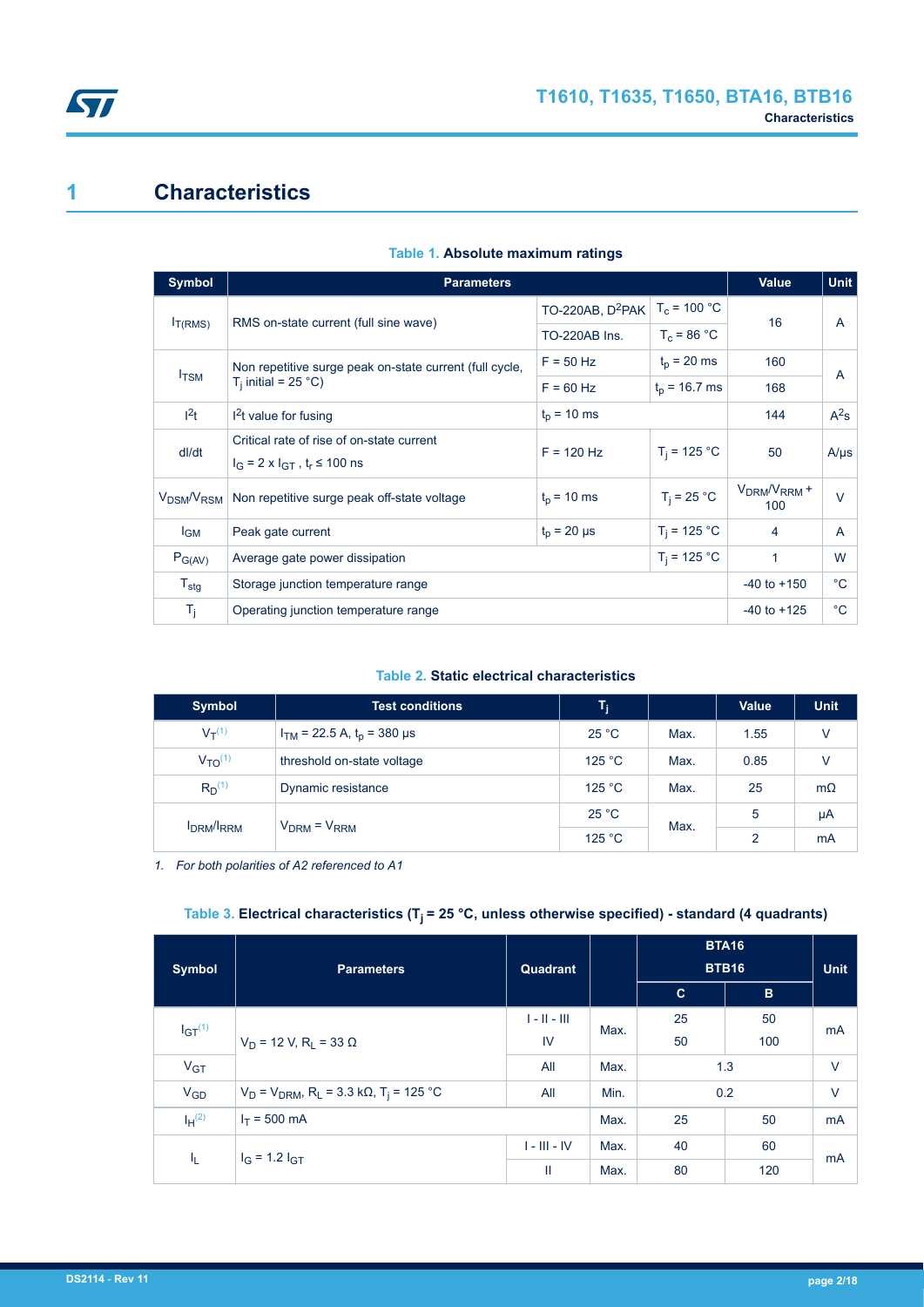<span id="page-2-0"></span>

| <b>Symbol</b>           | <b>Parameters</b>                                         | Quadrant |  | <b>BTA16</b><br><b>BTB16</b> |     | <b>Unit</b> |
|-------------------------|-----------------------------------------------------------|----------|--|------------------------------|-----|-------------|
|                         |                                                           |          |  | C.                           | B   |             |
| $dV/dt^{(2)}$           | $V_D$ = 67 % $V_{DRM}$ gate open, T <sub>i</sub> = 125 °C |          |  | 200                          | 400 | $V/\mu s$   |
| (dV/dt)c <sup>(2)</sup> | (dl/dt)c = 7 A/ms, T <sub>i</sub> = 125 °C                |          |  | 5                            | 10  | $V/\mu s$   |

*1. Minimum IGT is guaranteed at 5 % of IGT max.*

*2. For both polarities of A2 referenced to A1*

#### **Table 4. Electrical characteristics (Tj = 25 °C, unless otherwise specified) - Snubberless and logic level (3 quadrants)**

| Symbol                  | <b>Parameters</b>                                                                           | Quadrant       |      | T1610 / BTA16-<br><b>SW/BTB16-</b><br><b>SW</b> | T1635/<br><b>BTA16-CW /</b><br>BTB16-CW | T1650 /<br><b>BTA16-BW/</b><br>BTB16-BW | <b>Unit</b> |
|-------------------------|---------------------------------------------------------------------------------------------|----------------|------|-------------------------------------------------|-----------------------------------------|-----------------------------------------|-------------|
| $IGT^{(1)}$             | $V_D$ = 12 V, R <sub>I</sub> = 30 $\Omega$                                                  |                | Max. | 10                                              | 35                                      | 50                                      | mA          |
| V <sub>GT</sub>         |                                                                                             | $1 - 11 - 111$ | Max. |                                                 | 1.3                                     |                                         |             |
| $V_{GD}$                | $V_D$ = $V_{DRM}$ , R <sub>L</sub> = 3,3 kΩ, T <sub>i</sub> = 125 °C                        |                | Min. |                                                 | 0.2                                     |                                         | $\vee$      |
| $I_H^{(2)}$             | $I_T = 500$ mA                                                                              |                |      | 15                                              | 35                                      | 50                                      | mA          |
| 4.                      | $I_G = 1.2 I_{GT}$                                                                          | $1 - 111$      | Max. | 25                                              | 50                                      | 70                                      | mA          |
|                         |                                                                                             | Ш              | Max. | 30                                              | 60                                      | 80                                      |             |
|                         | (dV/dt) <sup>(2)</sup>   VD = 67 % V <sub>DRM</sub> gate open, T <sub>i</sub> = 125 °C      |                | Min. | 40                                              | 500                                     | 1000                                    | $V/\mu s$   |
|                         | (dV/dt)c = 0.1 V/µs, T <sub>i</sub> = 125 °C<br>(dV/dt)c = 10 V/µs, T <sub>i</sub> = 125 °C |                |      | 8.5                                             |                                         |                                         |             |
| (dI/dt)c <sup>(2)</sup> |                                                                                             |                | Min. | 3.0                                             |                                         |                                         | A/ms        |
|                         | Without snubber, $T_i = 125 °C$                                                             |                |      |                                                 | 8.5                                     | 14                                      |             |

*1. Minimum IGT is guaranteed at 5 % of IGT max.*

*2. For both polarities of A2 referenced to A1*

#### **Table 5. Thermal resistance**

| <b>Symbol</b> | <b>Parameters</b>                                | <b>Value</b>                  | Unit |               |
|---------------|--------------------------------------------------|-------------------------------|------|---------------|
| $R_{th(j-c)}$ |                                                  | TO-220AB / D <sup>2</sup> PAK | 1.2  |               |
|               | Max. junction to case (AC)<br>TO-220AB insulated |                               | 2.1  |               |
|               | Junction to ambient $(S = 2 \text{ cm}^2)$       | $D^2PAK$                      | 45   | $\degree$ C/W |
| $R_{th(j-a)}$ | Junction to ambient                              | TO-220AB / TO-220AB ins       | 60   |               |

*1. Copper surface under tab.*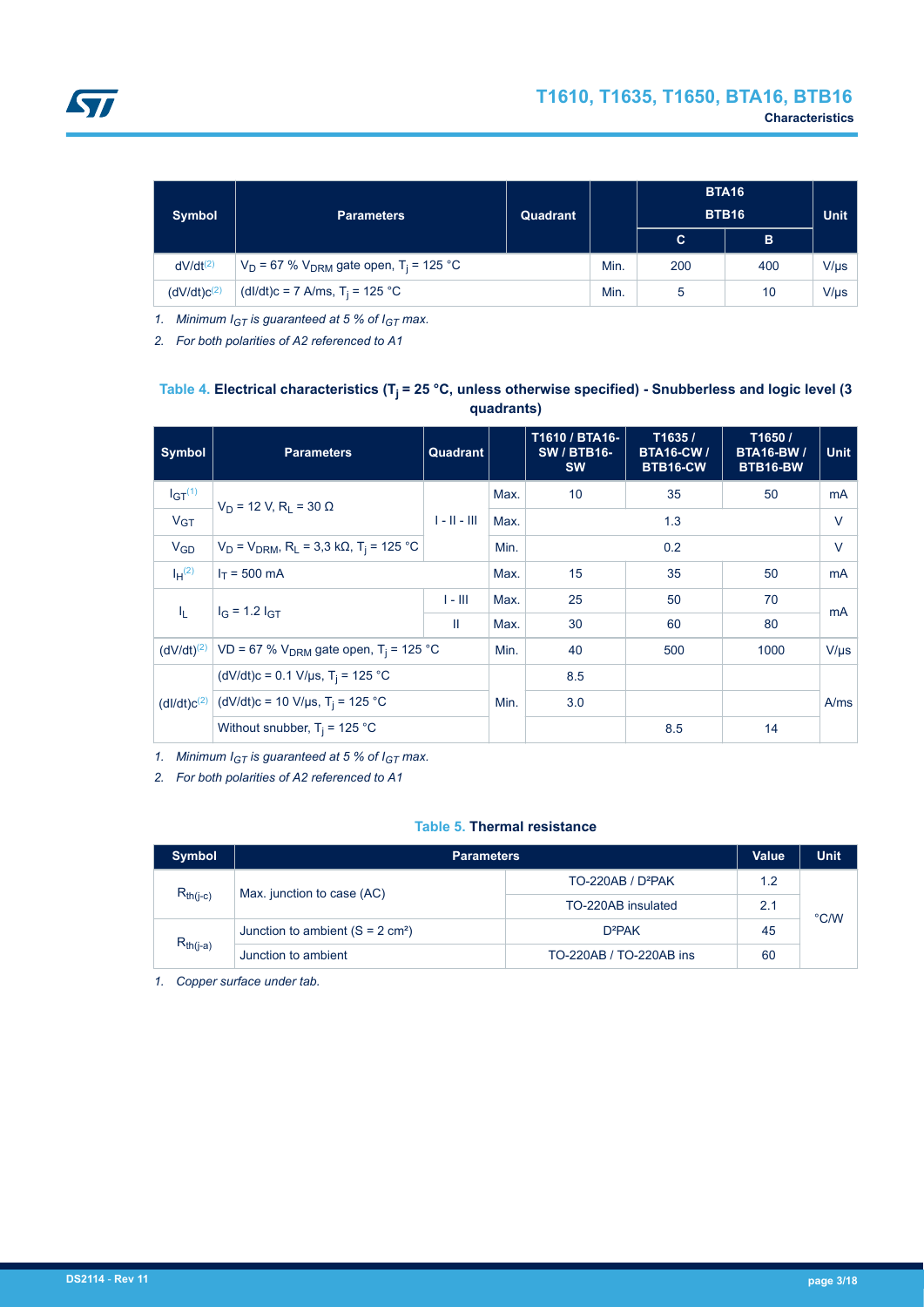

## **1.1 Characteristics (curves)**



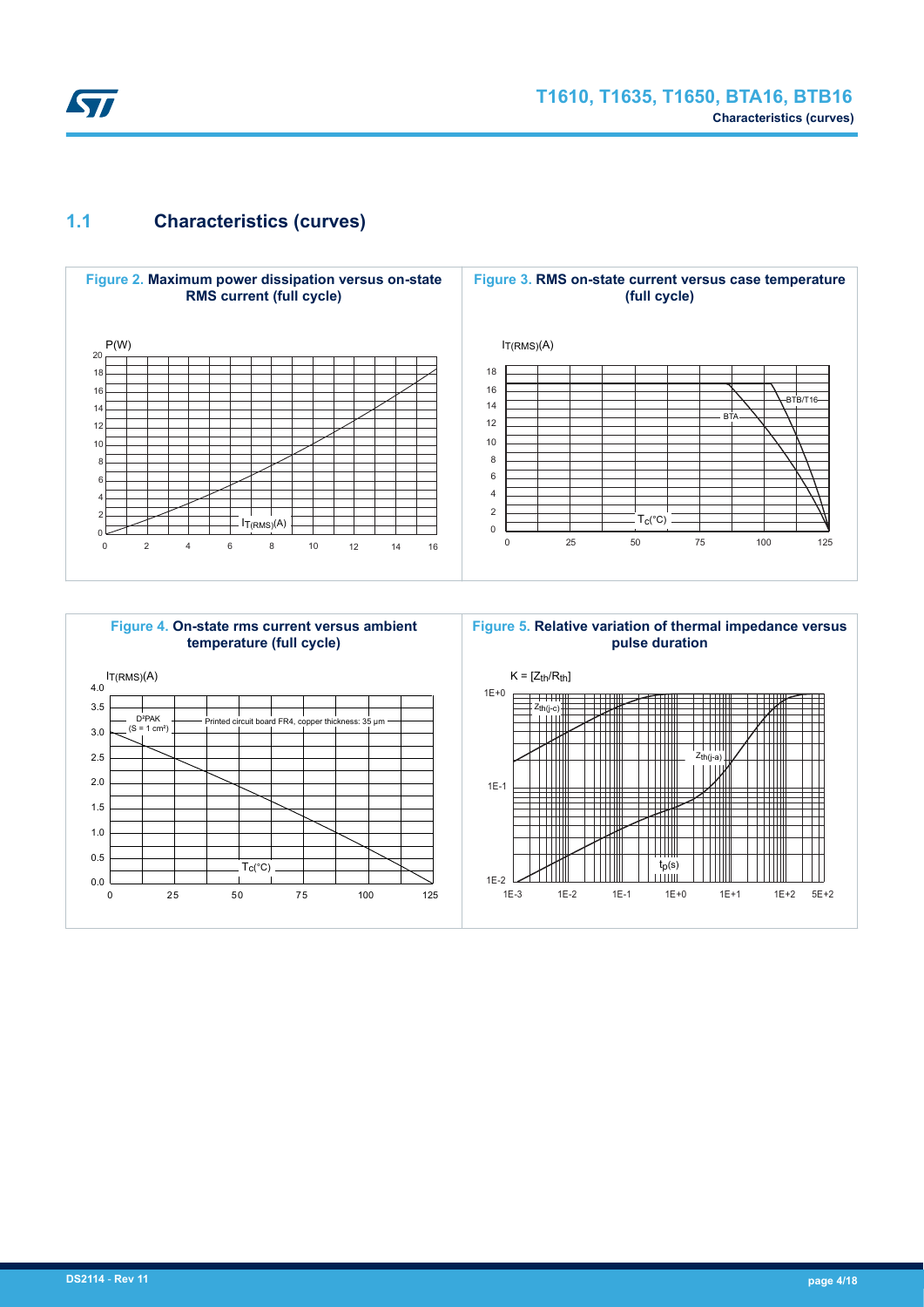





**Figure 9. Relative variation of gate trigger current**





**Figure 11. Relative variation of critical rate of decrease of main current versus (junction temperature (typical values)**

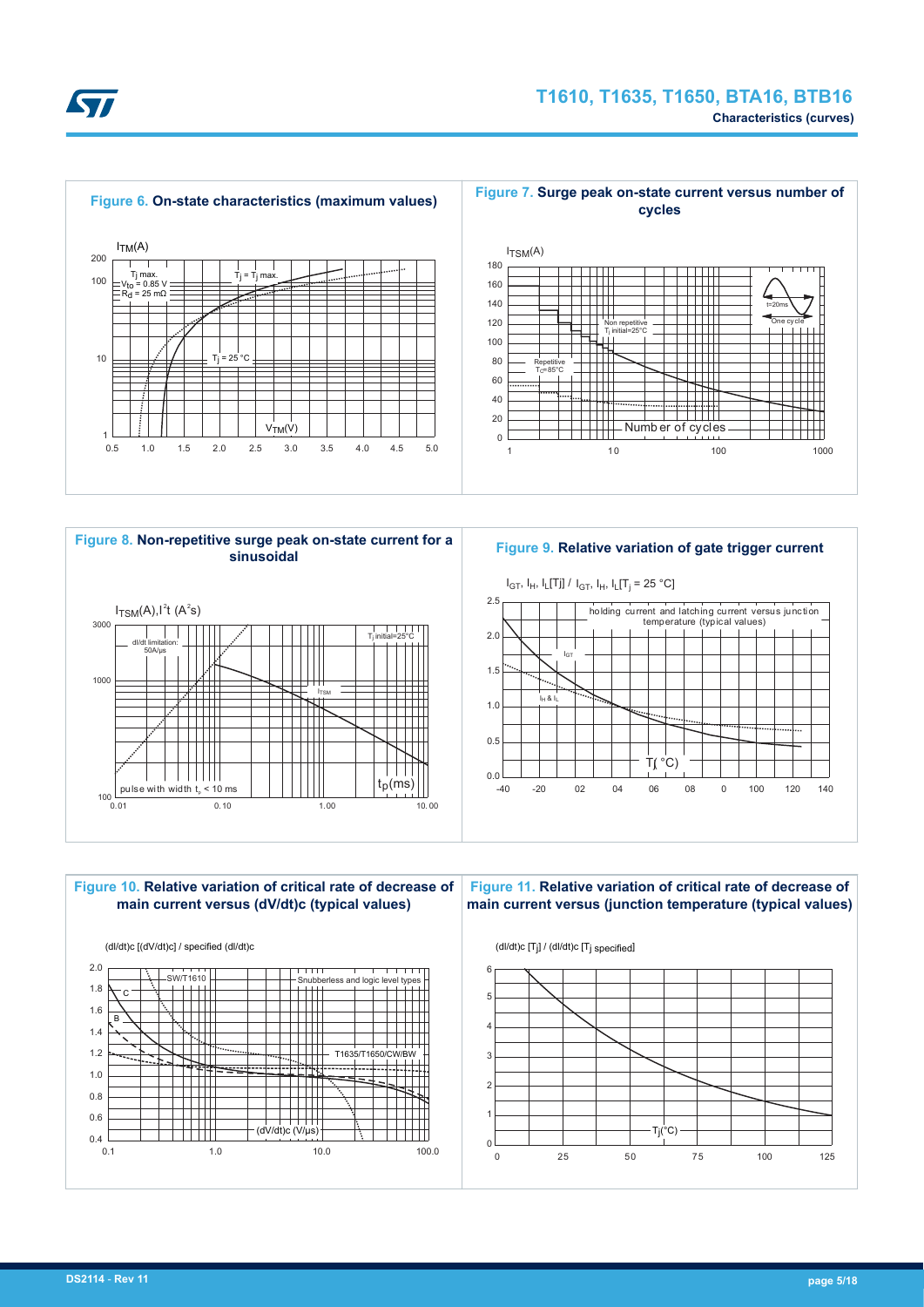

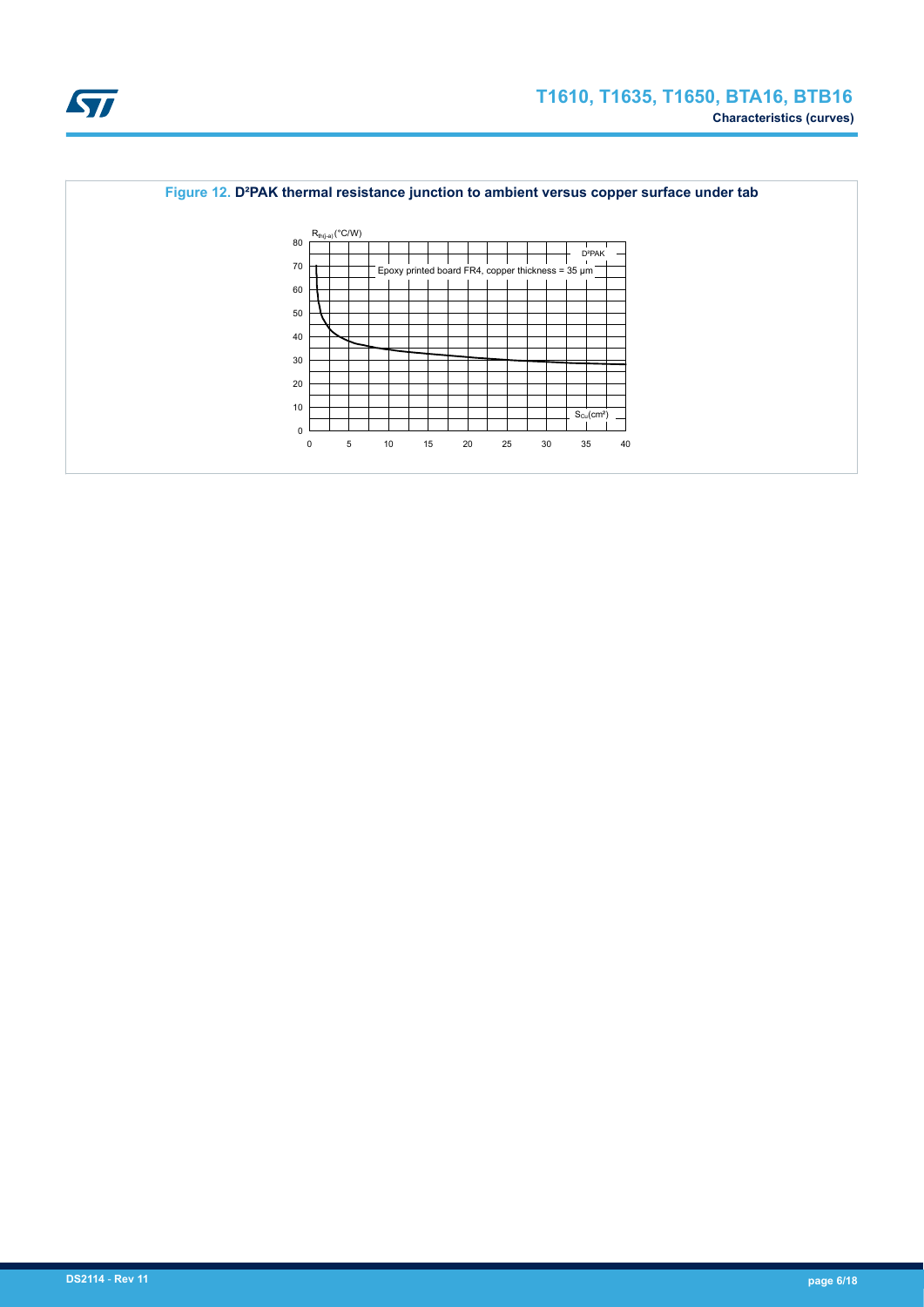## **2 Package information**

In order to meet environmental requirements, ST offers these devices in different grades of ECOPACK® packages, depending on their level of environmental compliance. ECOPACK® specifications, grade definitions and product status are available at: [www.st.com.](http://www.st.com) ECOPACK® is an ST trademark.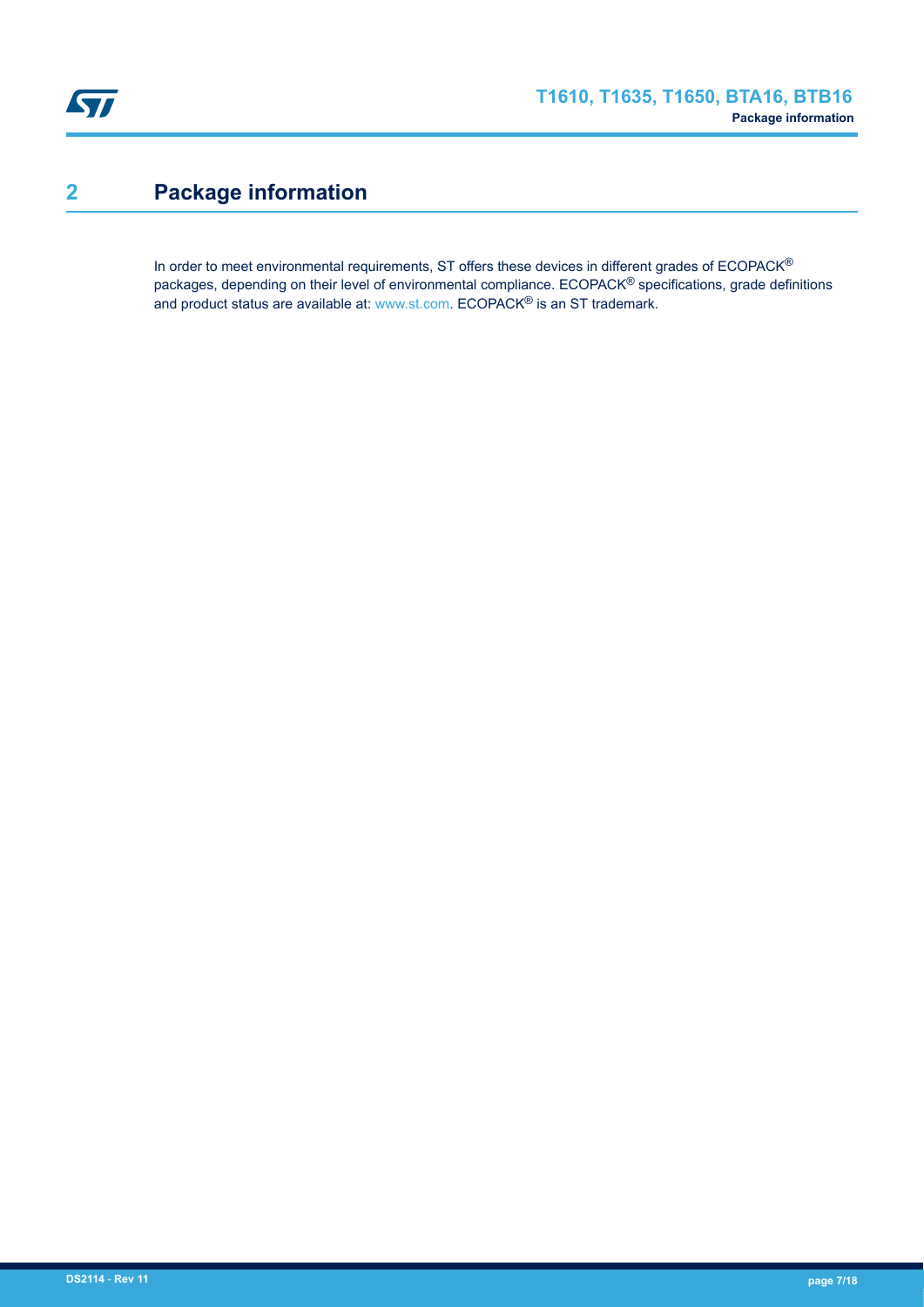

## **2.1 TO-220AB Insulated and non Insulated package information**

• Epoxy meets UL 94,V0

ST

- Cooling method: by conduction (C)
- Recommended torque value: 0.55 N·m
- Maximum torque value: 0.70 N·m

#### **Figure 13. TO-220AB Insulated and non Insulated package outline**



(1)Resin gate position accepted in one of the two positions or in the symmetrical opposites.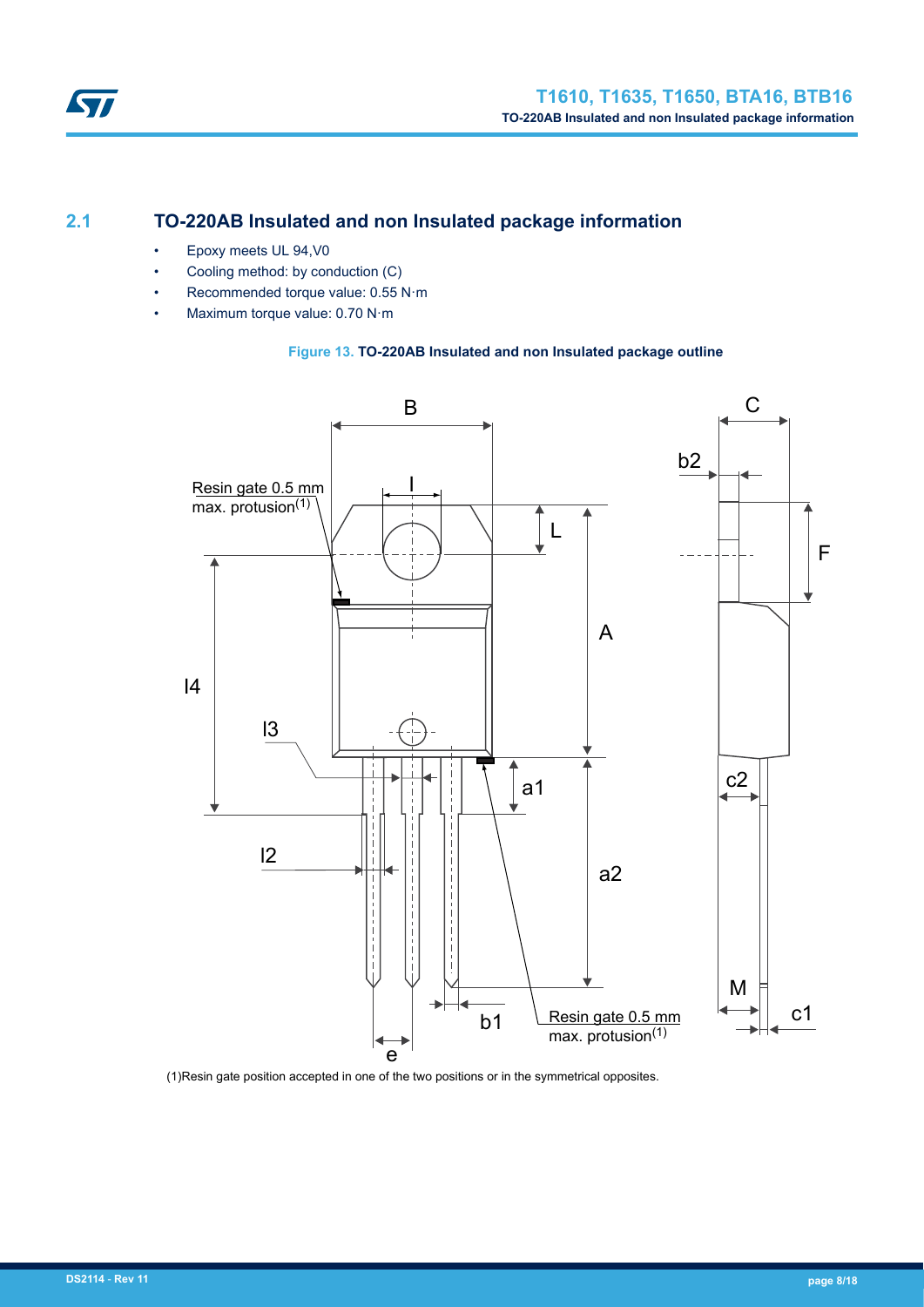|                | <b>Dimensions</b> |                    |       |        |               |        |  |  |  |
|----------------|-------------------|--------------------|-------|--------|---------------|--------|--|--|--|
| Ref.           |                   | <b>Millimeters</b> |       |        | <b>Inches</b> |        |  |  |  |
|                | Min.              | Typ.               | Max.  | Min.   | Typ.          | Max.   |  |  |  |
| A              | 15.20             |                    | 15.90 | 0.5984 |               | 0.6260 |  |  |  |
| a <sub>1</sub> |                   | 3.75               |       |        | 0.1476        |        |  |  |  |
| a2             | 13.00             |                    | 14.00 | 0.5118 |               | 0.5512 |  |  |  |
| B              | 10.00             |                    | 10.40 | 0.3937 |               | 0.4094 |  |  |  |
| b <sub>1</sub> | 0.61              |                    | 0.88  | 0.0240 |               | 0.0346 |  |  |  |
| b2             | 1.23              |                    | 1.32  | 0.0484 |               | 0.0520 |  |  |  |
| $\mathbf C$    | 4.40              |                    | 4.60  | 0.1732 |               | 0.1811 |  |  |  |
| c <sub>1</sub> | 0.49              |                    | 0.70  | 0.0193 |               | 0.0276 |  |  |  |
| c2             | 2.40              |                    | 2.72  | 0.0945 |               | 0.1071 |  |  |  |
| e              | 2.40              |                    | 2.70  | 0.0945 |               | 0.1063 |  |  |  |
| F              | 6.20              |                    | 6.60  | 0.2441 |               | 0.2598 |  |  |  |
| T              | 3.73              |                    | 3.88  | 0.1469 |               | 0.1528 |  |  |  |
| L              | 2.65              |                    | 2.95  | 0.1043 |               | 0.1161 |  |  |  |
| 12             | 1.14              |                    | 1.70  | 0.0449 |               | 0.0669 |  |  |  |
| 13             | 1.14              |                    | 1.70  | 0.0449 |               | 0.0669 |  |  |  |
| 4              | 15.80             | 16.40              | 16.80 | 0.6220 | 0.6457        | 0.6614 |  |  |  |
| M              |                   | 2.6                |       |        | 0.1024        |        |  |  |  |

#### **Table 6. TO-220ABInsulated and non Insulated package mechanical data**

*1. Inch dimensions are for reference only.*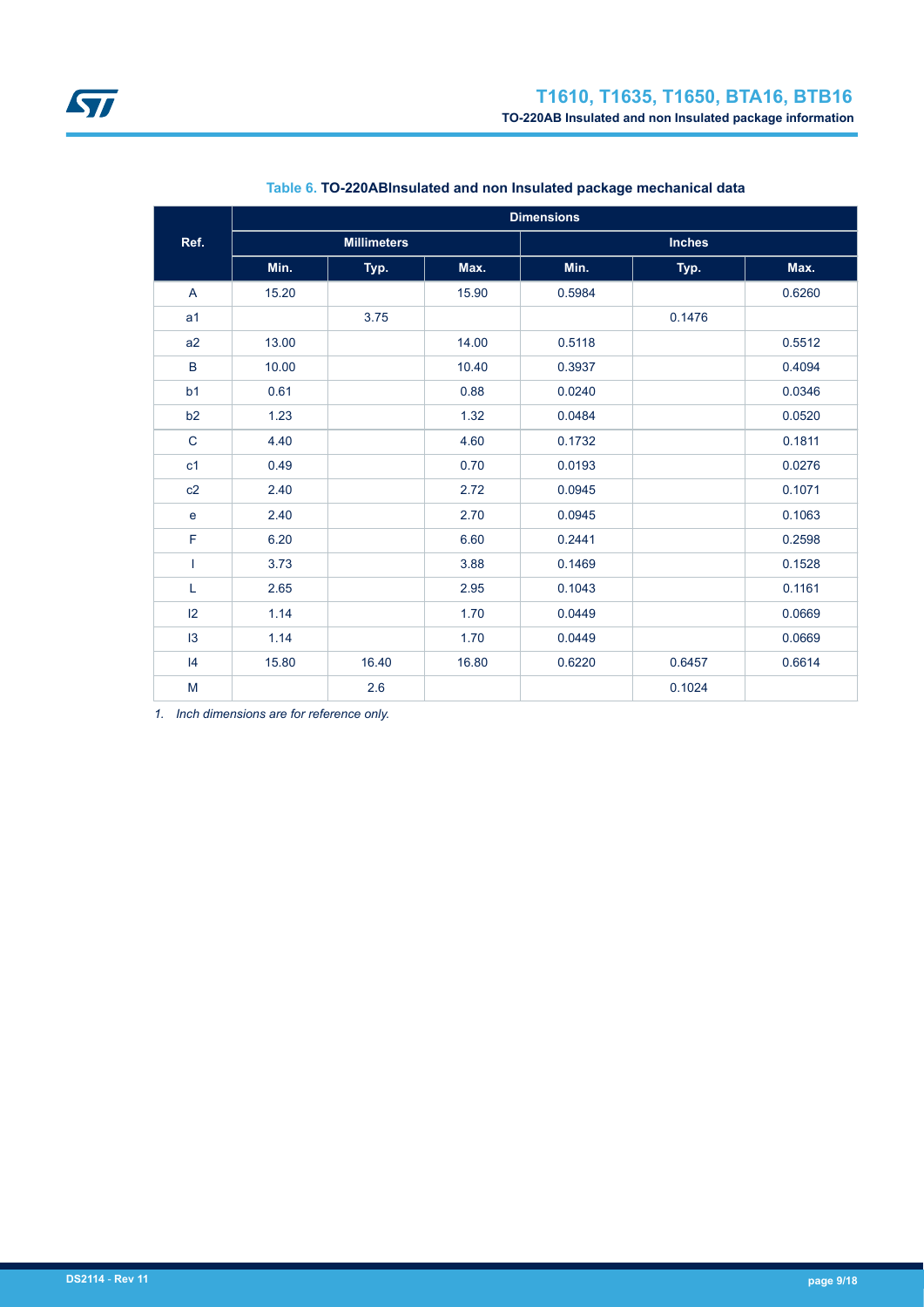

## **2.2 D²PAK package information**

#### **Figure 14. D²PAK package outline**



(1) Resin gate position accepted in one of the two positions or in the symmetrical opposites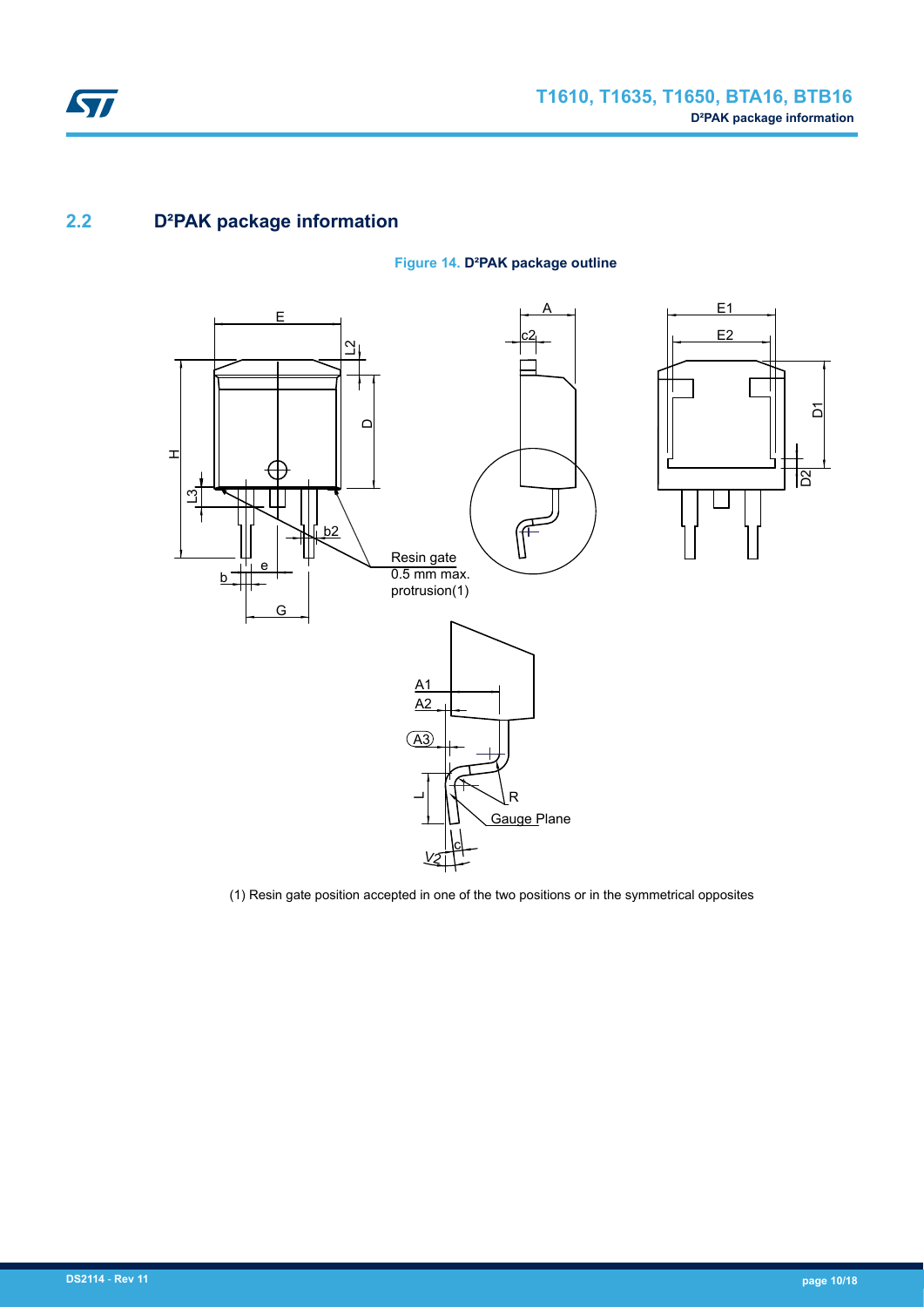|                |             | <b>Dimensions</b>  |             |             |               |             |  |  |  |
|----------------|-------------|--------------------|-------------|-------------|---------------|-------------|--|--|--|
| Ref.           |             | <b>Millimeters</b> |             |             | <b>Inches</b> |             |  |  |  |
|                | Min.        | Typ.               | Max.        | Min.        | Typ.          | Max.        |  |  |  |
| A              | 4.30        |                    | 4.60        | 0.1693      |               | 0.1811      |  |  |  |
| A1             | 2.49        |                    | 2.69        | 0.0980      |               | 0.1059      |  |  |  |
| A2             | 0.03        |                    | 0.23        | 0.0012      |               | 0.0091      |  |  |  |
| A3             |             | 0.25               |             |             | 0.0098        |             |  |  |  |
| $\mathbf b$    | 0.70        |                    | 0.93        | 0.0276      |               | 0.0366      |  |  |  |
| b2             | 1.25        |                    | 1.7         | 0.0492      |               | 0.0669      |  |  |  |
| $\mathbf c$    | 0.45        |                    | 0.60        | 0.0177      |               | 0.0236      |  |  |  |
| c2             | 1.21        |                    | 1.36        | 0.0476      |               | 0.0535      |  |  |  |
| $\mathsf D$    | 8.95        |                    | 9.35        | 0.3524      |               | 0.3681      |  |  |  |
| D <sub>1</sub> | 7.50        |                    | 8.00        | 0.2953      |               | 0.3150      |  |  |  |
| D <sub>2</sub> | 1.30        |                    | 1.70        | 0.0512      |               | 0.0669      |  |  |  |
| $\mathbf e$    | 2.54        |                    |             | 0.1         |               |             |  |  |  |
| Ε              | 10.00       |                    | 10.28       | 0.3937      |               | 0.4047      |  |  |  |
| E1             | 8.30        |                    | 8.70        | 0.3268      |               | 0.3425      |  |  |  |
| E <sub>2</sub> | 6.85        |                    | 7.25        | 0.2697      |               | 0.2854      |  |  |  |
| G              | 4.88        |                    | 5.28        | 0.1921      |               | 0.2079      |  |  |  |
| H              | 15          |                    | 15.85       | 0.5906      |               | 0.6240      |  |  |  |
| L              | 1.78        |                    | 2.28        | 0.0701      |               | 0.0898      |  |  |  |
| L2             | 1.27        |                    | 1.40        | 0.0500      |               | 0.0551      |  |  |  |
| L3             | 1.40        |                    | 1.75        | 0.0551      |               | 0.0689      |  |  |  |
| $\mathsf{R}$   |             | 0.40               |             |             | 0.0157        |             |  |  |  |
| V <sub>2</sub> | $0^{\circ}$ |                    | $8^{\circ}$ | $0^{\circ}$ |               | $8^{\circ}$ |  |  |  |

#### **Table 7. D²PAK package mechanical data**

*1. Dimensions in inches are given for reference only*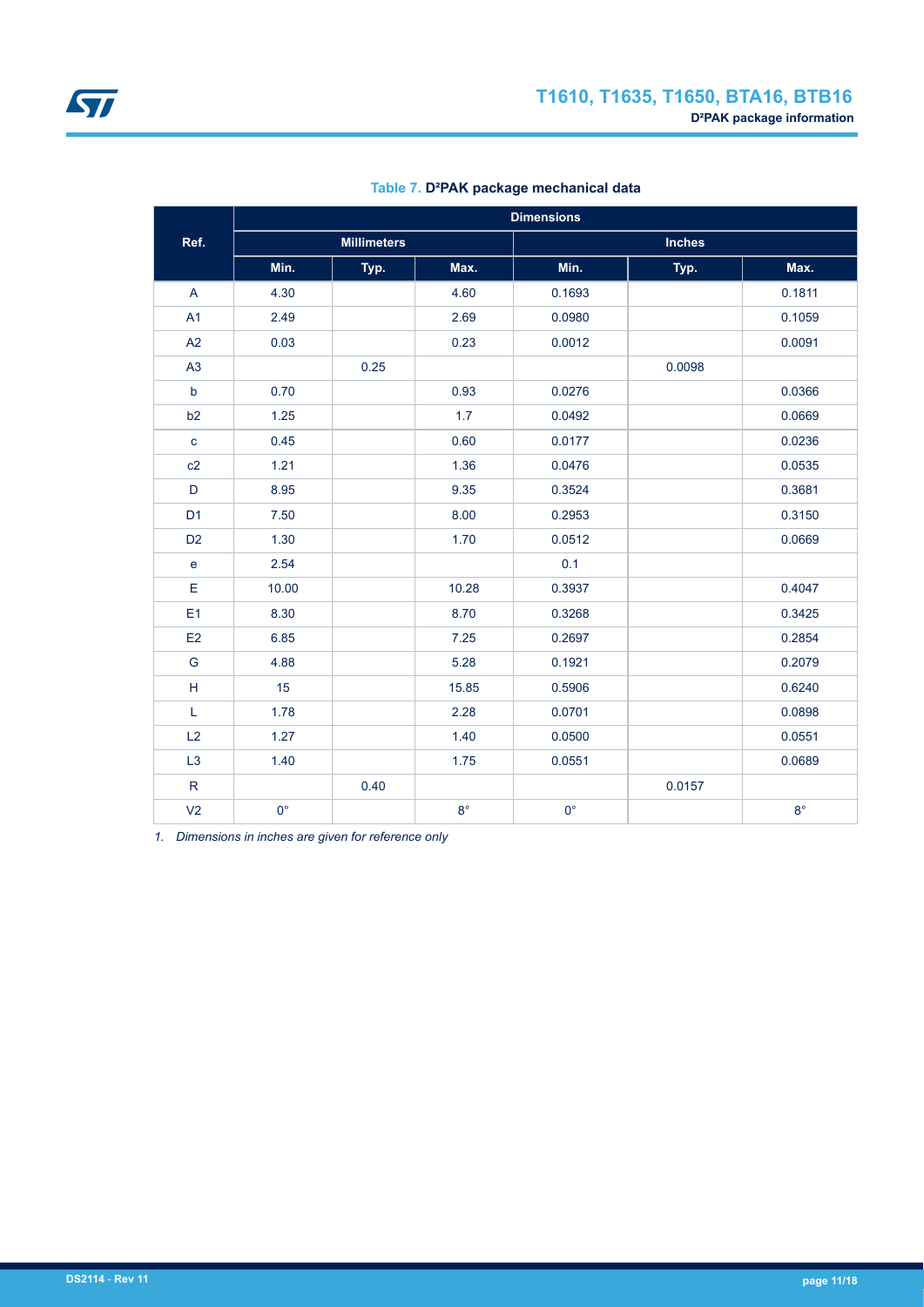

**Figure 15. D²PAK recommended footprint (dimensions are in mm)**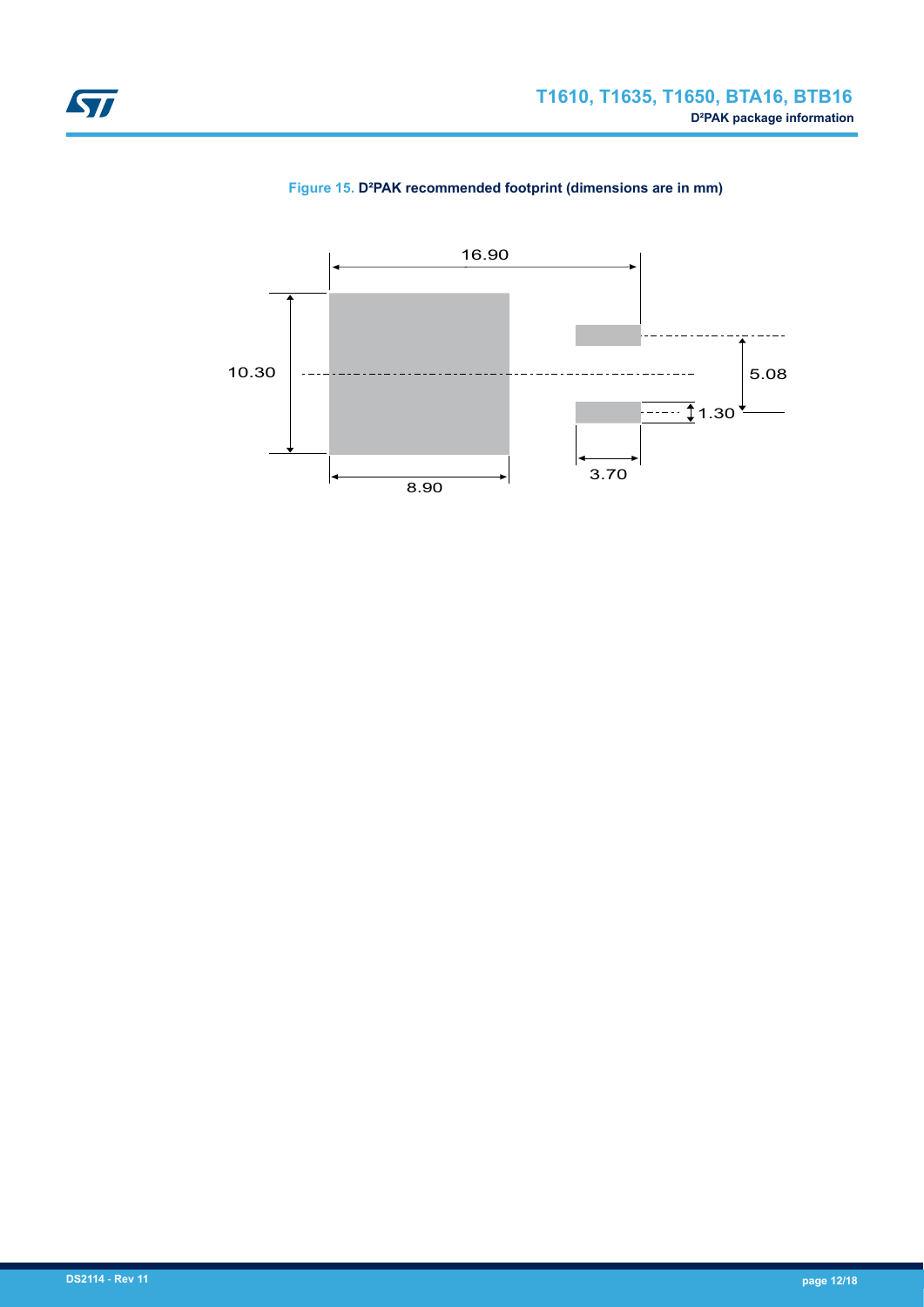

## **3 Ordering information**

#### **Figure 16. Ordering information scheme (BTA16 and BTB16 series)**

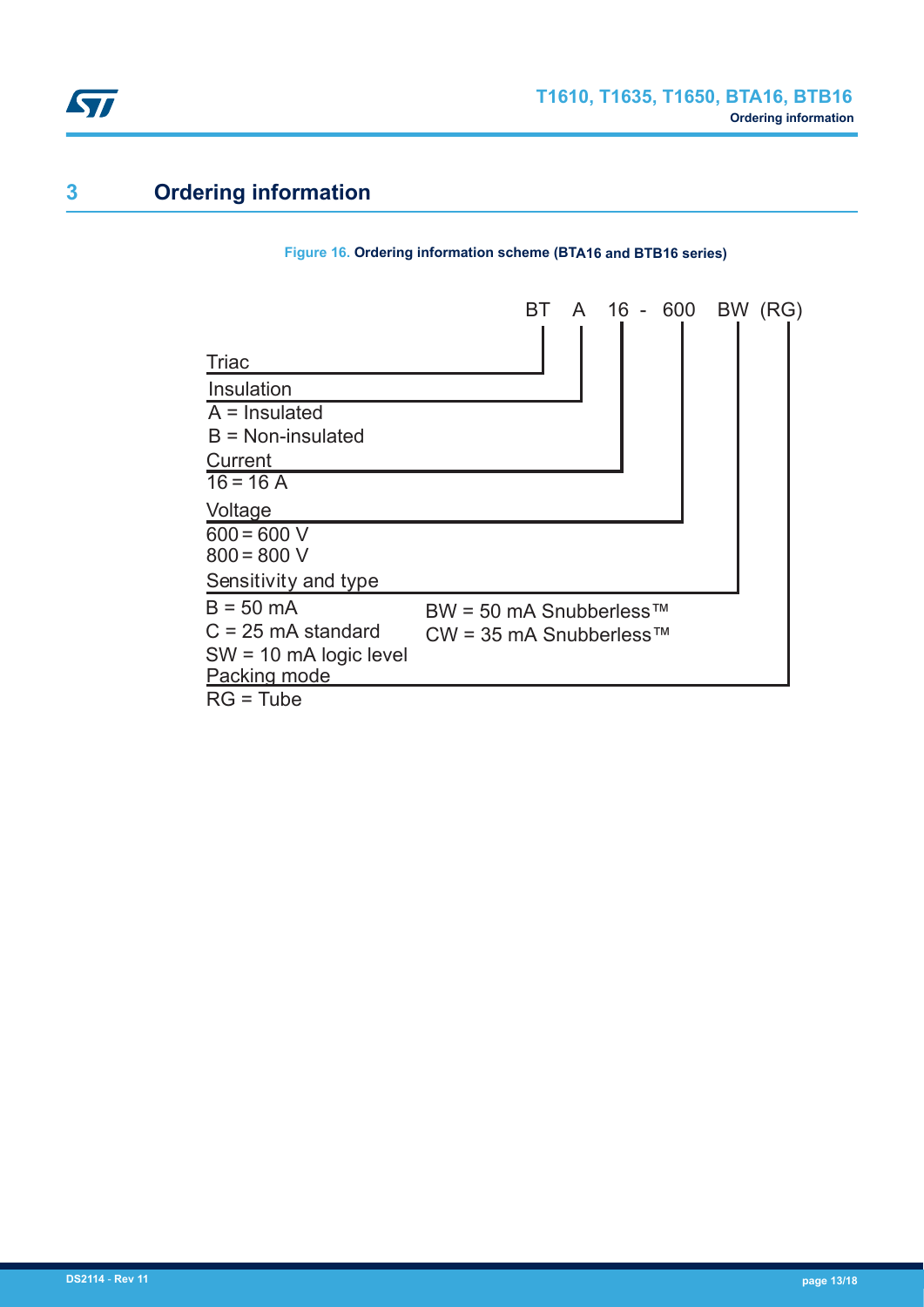| <b>Triac series</b>                                          | T 16 35 - 600 | G<br>$(-TR)$ |
|--------------------------------------------------------------|---------------|--------------|
| Current<br>$16 = 16 A$                                       |               |              |
| Sensitivity                                                  |               |              |
| $10 = 10 \text{ mA}$<br>$35 = 35 \text{ mA}$<br>$50 = 50$ mA |               |              |
| Voltage                                                      |               |              |
| $600 = 600 V$<br>$800 = 800 V$                               |               |              |
| Package                                                      |               |              |
| $G = D^2PAK$                                                 |               |              |
| Packing mode                                                 |               |              |
| $Blank = Tube$<br>-- -                                       |               |              |

**Figure 17. Ordering information scheme (T8 series)**

TR = Tape and reel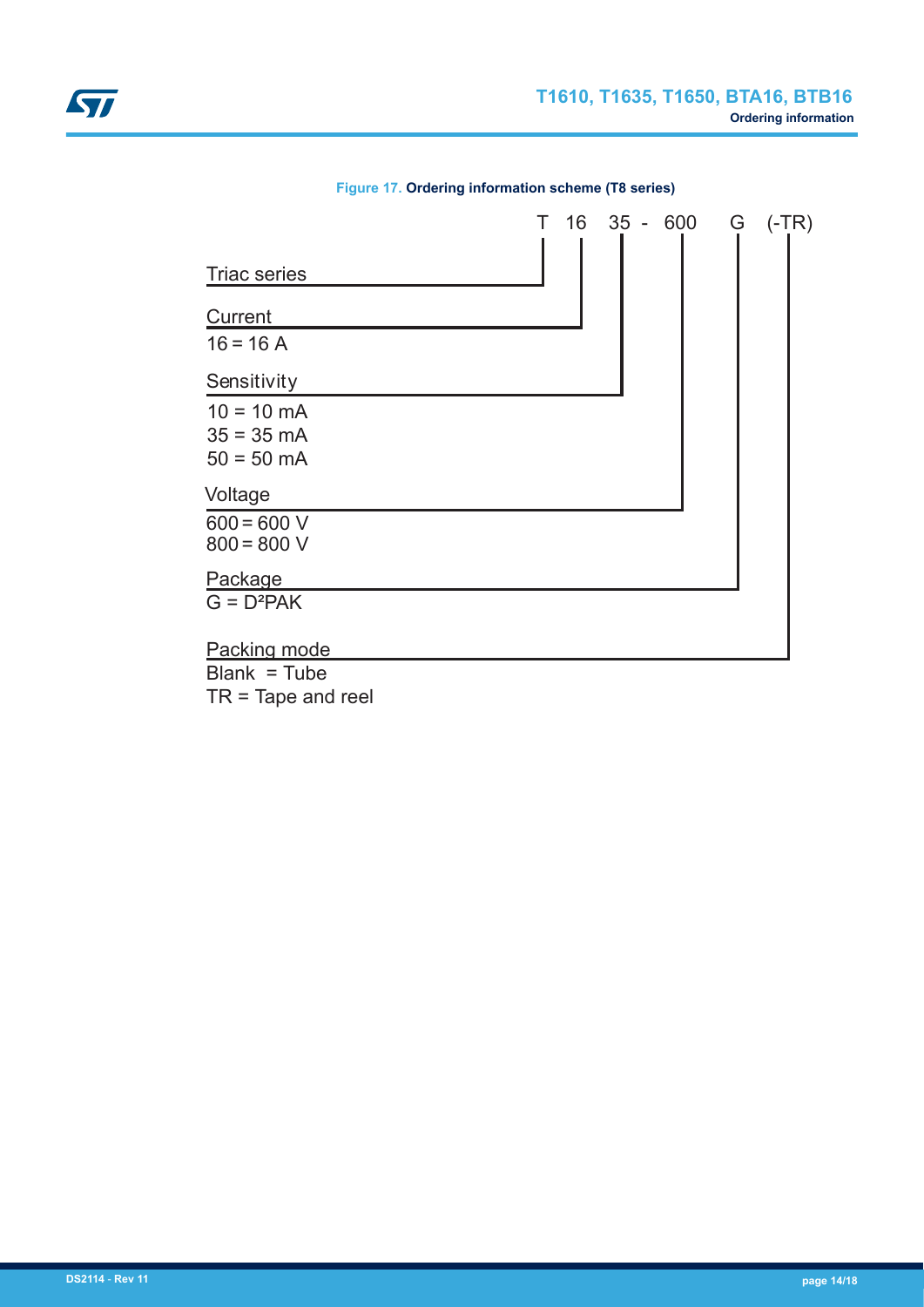

# ST

## **3.1 Product selector**

|                    | <b>Part Number</b> |                    |              |                      |
|--------------------|--------------------|--------------------|--------------|----------------------|
| 600                | 800                | <b>Sensitivity</b> | <b>Type</b>  | Package              |
| <b>BTB16-600C</b>  |                    | 35 mA              | Standard     | <b>TO-220AB</b>      |
| BTB16-600B         | BTB16-800B         | 50 mA              | Standard     | <b>TO-220AB</b>      |
| <b>BTB16-600SW</b> | <b>BTB16-800SW</b> | $10 \text{ mA}$    | Snubberless™ | <b>TO-220AB</b>      |
| BTB16-600CW        | BTB16-800CW        | 35 mA              | Snubberless™ | <b>TO-220AB</b>      |
| <b>BTB16-600BW</b> | BTB16-800BW        | 50 mA              | Snubberless™ | <b>TO-220AB</b>      |
| <b>BTA16-600C</b>  |                    | 35 mA              | Standard     | TO-220AB Ins.        |
| <b>BTA16-600B</b>  | <b>BTA16-800B</b>  | 50 mA              | Standard     | <b>TO-220AB Ins.</b> |
| <b>BTA16-600SW</b> | <b>BTA16-800SW</b> | $10 \text{ mA}$    | Snubberless™ | <b>TO-220AB Ins.</b> |
| BTA16-600CW        | BTA16-800CW        | 35 mA              | Snubberless™ | TO-220AB Ins         |
| <b>BTA16-600BW</b> | <b>BTA16-800BW</b> | 50 mA              | Snubberless™ | TO-220AB Ins.        |
| T1610-600G         | T1610-800G         | $10 \text{ mA}$    | Snubberless™ | $D^2PAK$             |
| T1635-600G         | T1635-800G         | 35 mA              | Snubberless™ | $D^2PAK$             |
| T1650-600G         |                    | 50 mA              | Snubberless™ | $D^2$ PAK            |

#### **Table 8. Product selector**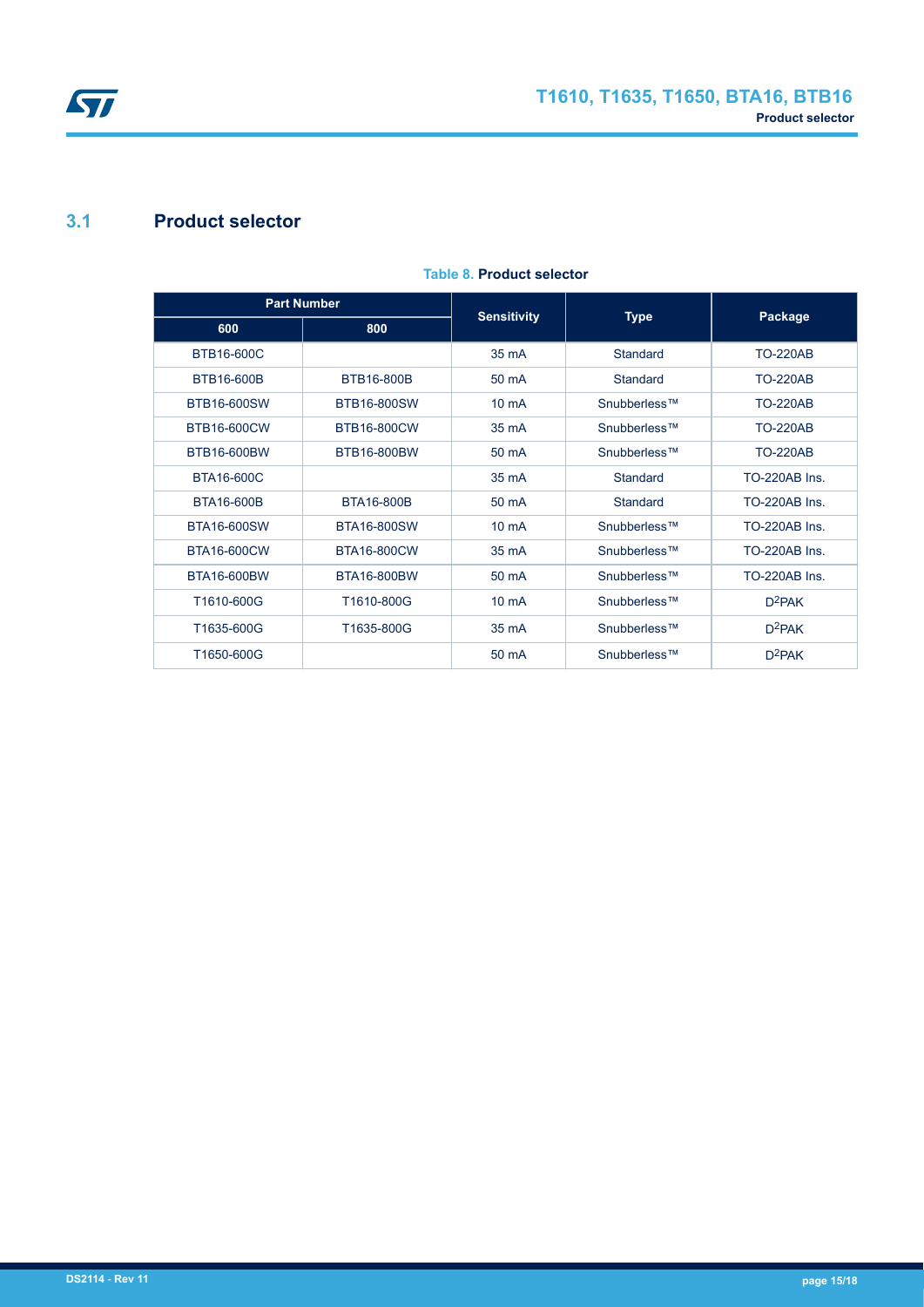

## **3.2 Ordering information**

| Order code           | <b>Marking</b>     | Package              | Weight | Base qty. | <b>Delivery mode</b> |  |             |
|----------------------|--------------------|----------------------|--------|-----------|----------------------|--|-------------|
| BTA16-600BRG         | <b>BTA16-600B</b>  |                      |        |           |                      |  |             |
| BTA16-600BWRG        | BTA16-600BW        |                      |        |           |                      |  |             |
| <b>BTA16-600CRG</b>  | <b>BTA16-600C</b>  |                      |        |           |                      |  |             |
| BTA16-600CWRG        | <b>BTA16-600CW</b> |                      |        |           |                      |  |             |
| <b>BTA16-600SWRG</b> | <b>BTA16-600SW</b> | <b>TO-220AB Ins.</b> |        |           | Tube                 |  |             |
| <b>BTA16-800BRG</b>  | <b>BTA16-800B</b>  |                      |        |           |                      |  |             |
| BTA16-800BWRG        | <b>BTA16-800BW</b> |                      |        |           |                      |  |             |
| BTA16-800CWRG        | <b>BTA16-800CW</b> |                      |        |           |                      |  |             |
| <b>BTA16-800SWRG</b> | <b>BTA16-800SW</b> |                      | 2.30   | 50        |                      |  |             |
| <b>BTB16-600BRG</b>  | BTB16-600B         |                      |        |           |                      |  |             |
| BTB16-600BWRG        | BTB16-600BW        |                      |        |           |                      |  |             |
| <b>BTB16-600CRG</b>  | <b>BTB16-600C</b>  |                      |        |           |                      |  |             |
| BTB16-600CWRG        | BTB16-600CW        |                      |        |           |                      |  |             |
| <b>BTB16-600SWRG</b> | BTB16-600SW        | <b>TO-220AB</b>      |        |           |                      |  | <b>Tube</b> |
| <b>BTB16-800BRG</b>  | BTB16-800B         |                      |        |           |                      |  |             |
| BTB16-800BWRG        | BTB16-800BW        |                      |        |           |                      |  |             |
| BTB16-800CWRG        | <b>BTB16-800CW</b> |                      |        |           |                      |  |             |
| <b>BTB16-800SWRG</b> | <b>BTB16-800SW</b> |                      |        |           |                      |  |             |
| T1610-600G-TR        | T1610-600G         |                      |        |           |                      |  |             |
| T1610-800G-TR        | T1610-800G         |                      |        |           |                      |  |             |
| T1635-600G-TR        | T1635-600G         | D <sup>2</sup> PAK   | 1.50   | 1000      | Tape and reel        |  |             |
| T1635-800G-TR        | T1635-800G         |                      |        |           |                      |  |             |
| T1650-600G-TR        | T1650-600G         |                      |        |           |                      |  |             |
| T1635-600G           | T1635-600G         |                      |        | 50        | <b>Tube</b>          |  |             |

#### **Table 9. Ordering information**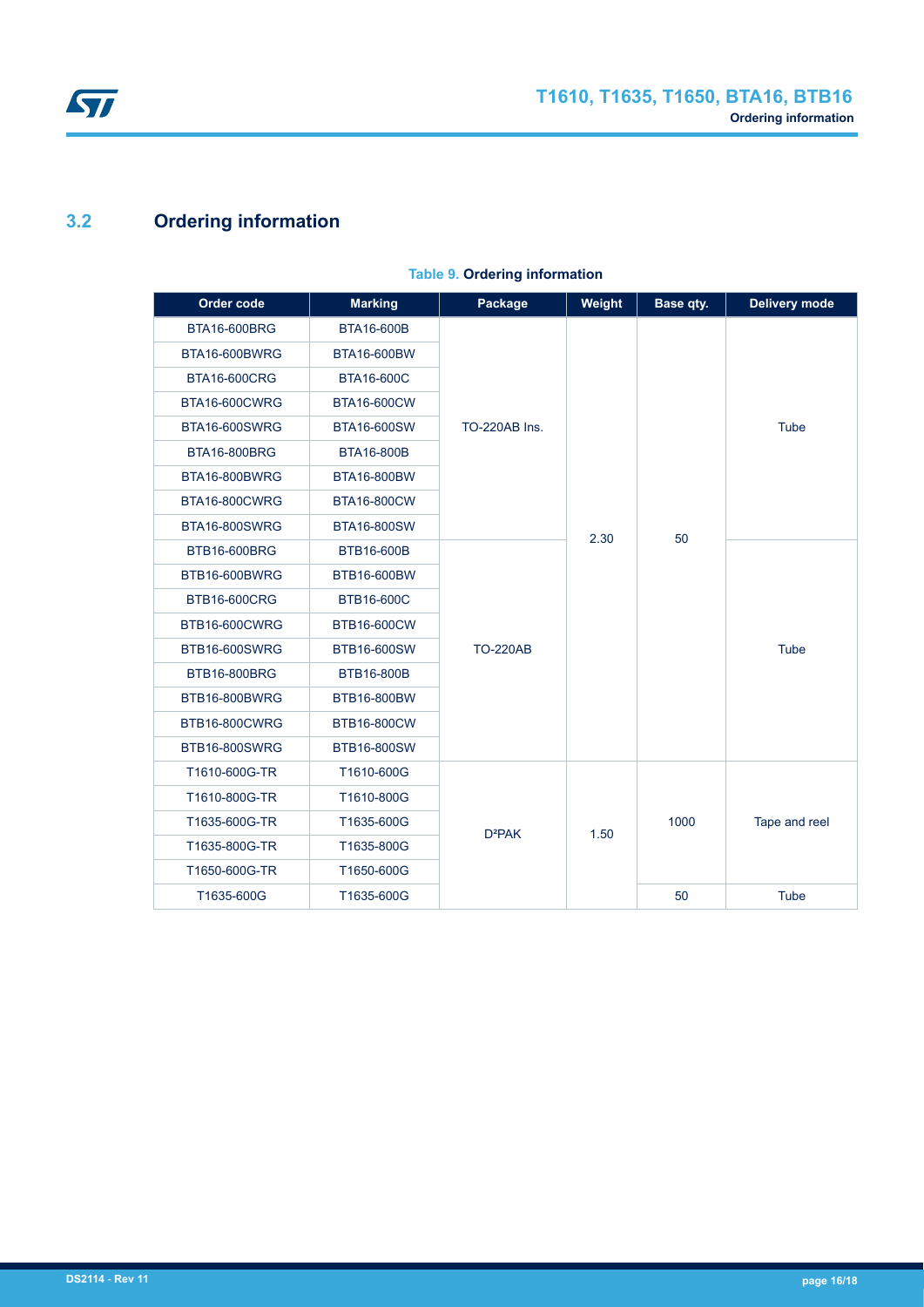## **Revision history**

| <b>Date</b> | <b>Revision</b> | <b>Changes</b>                                                                                                                              |
|-------------|-----------------|---------------------------------------------------------------------------------------------------------------------------------------------|
| Oct-2002    | 6A              | Last update.                                                                                                                                |
| 13-Feb-2006 |                 | TO-220AB delivery mode changed from bulk to tube. ECOPACK statement<br>added.                                                               |
| 03-Jul-2009 | 8               | Added part number T1610.                                                                                                                    |
| 04-Dec-2009 | 9               | Updated value for V <sub>DSM</sub> / V <sub>RSM</sub> in Table 2. Updated temperature in Table 2<br>from $15 \degree C$ to 86 $\degree C$   |
| 11-Mar-2010 | 10              | Updated value for V <sub>DSM</sub> / V <sub>RSM</sub> in Table 2. Updated temperature in Table 2<br>from 15 $^{\circ}$ C to 86 $^{\circ}$ C |
| 30-May-2018 | 11              | Updated Section • Product status / summary. Added T1650 package<br>information.                                                             |

#### **Table 10. Document revision history**